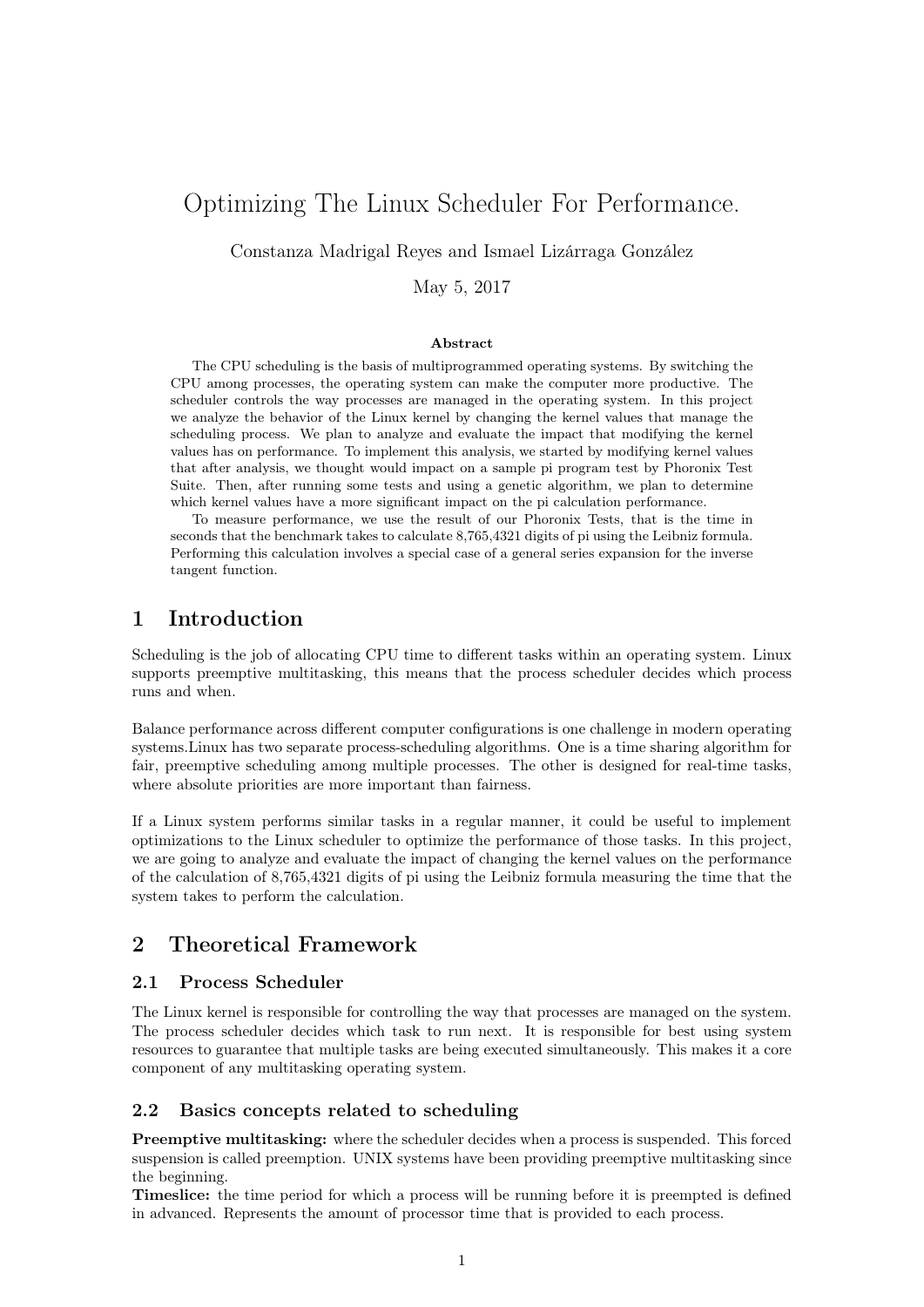Process Priority: Processes are evaluated by the scheduler according to their priority. Each process is given a value to which it is "allowed" to run on a processor.

Latency: Delay between the time a process is scheduled to run and the actual process execution. **Granularity:** The relation between granularity and latency can be expressed by  $(lat/rtasks)$  –  $(lat/rtasks/rtasks)$  where lat stands for latency and rtasks is the number of running tasks.

### 2.3 Scheduling Policies

The Linux kernel supports the following scheduling policies:

SCHEDSamp FIFO : Scheduling policy designed for special time-critical applications. It uses the First In-First Out scheduling algorithm.

 $SCHED$   $BATCH$ : Scheduling policy designed for CPU-intensive tasks.

 $SCHED$ <sup>-</sup> $IDLE$ : Scheduling policy intended for very low prioritized tasks.

 $SCHED-OTHER$ : Default Linux time-sharing scheduling policy used by the majority of processes.

 $SCHED-RR$ : Similar to  $SCHED$  FIFO, but uses the Round Robin scheduling algorithm.

#### 2.4 The sysctl Interface

This interface is used for examining and changing kernel parameters at runtime. With this interface you can change the default behavior of the task scheduler by the access to variables that this interface provides.

The values that we modify during this project are:

- kernel.sched latency ns
- kernel.sched migration cost ns
- kernel.sched min granularity ns
- kernel.sched nr migrate
- kernel.sched $rr\_timeslicems$
- kernel.sched rt  $period<sub>u</sub>s$
- kernel.sched rt runtime<sub>u</sub>s
- $\bullet$  kernel.sched schedstats
- kernel.sched  $shares_window_ns$
- kernel.sched  $time_{a}vq_{m}s$
- kernel.sched  $tunneling$
- kernel.sched wakeup<sub>g</sub>ranularity<sub>n</sub>s

## 2.5 Calculating Pi Using the Leibniz Formula

As we mentioned earlier, our performance is measure according to the Sample Pi Program benchmark provided by Phoronix Test Suite. This test runs a simple  $C++$  program that calculates 8,765,4321 digits of pi using the Leibniz formula. This formula states that:

$$
1 - \frac{1}{3} + \frac{1}{5} - \frac{1}{7} + \frac{1}{9} - \dots = \frac{\pi}{4}.
$$

This series is a special case of a more general series expansion for the inverse tangent function.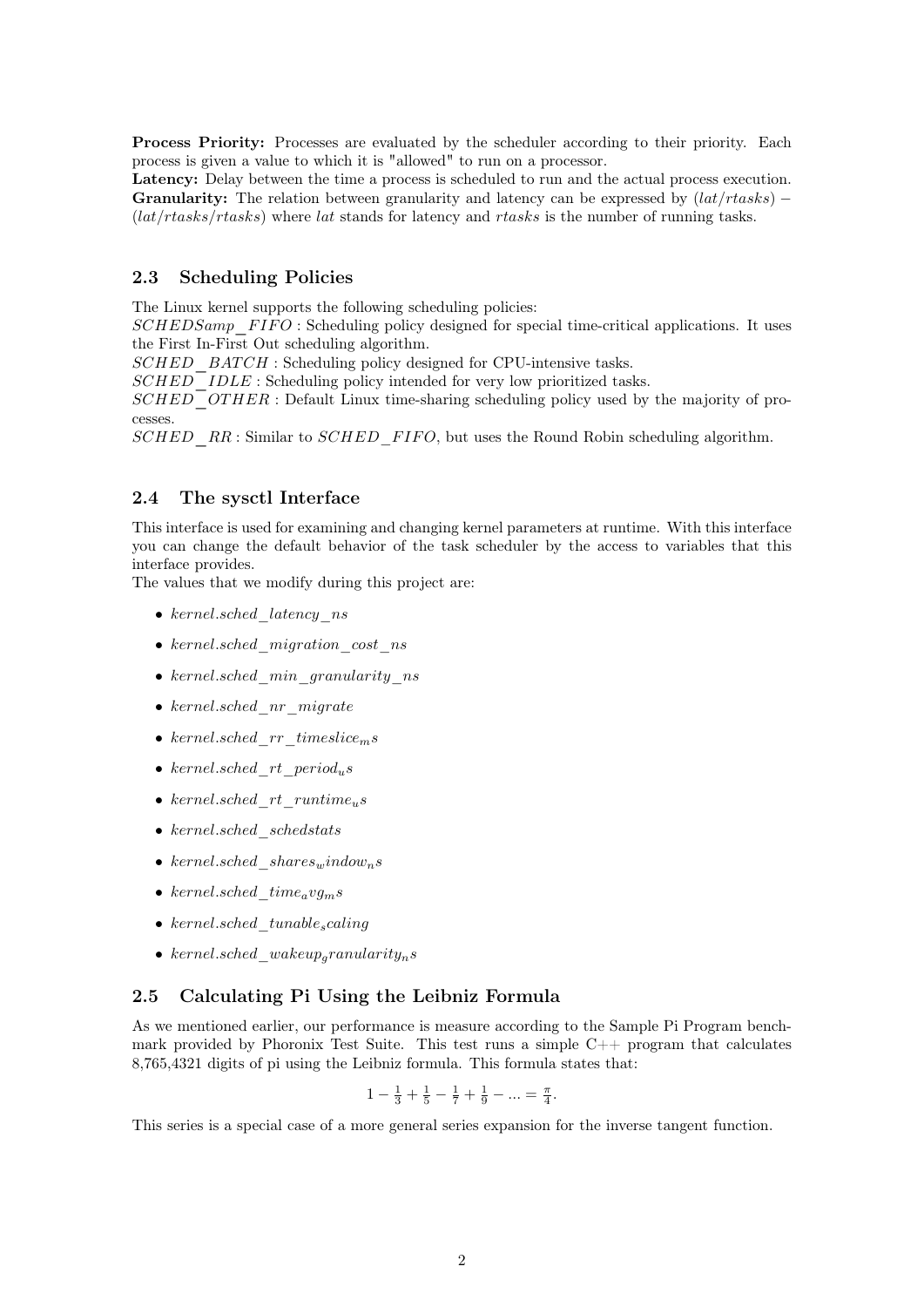## 3 Genetic Algorithm

Genetic Algorithms (GA's) are adaptive heuristic search algorithms based on the evolutionary ideas of natural selection and genetics. As such they represent an intelligent exploitation of a random search used to solve optimization problems. Although randomised, GA's are by no means random, instead they exploit historical information to direct the search into the region of better performance within the search space. The basic techniques of the GA's are designed to simulate processes in natural systems necessary for evolution, specially those follow the principles first laid down by Charles Darwin of "survival of the fittest.". Since in nature, competition among individuals for scanty resources results in the fittest individuals dominating over the weaker ones.

Were invented to mimic some of the processes observed in natural evolution. Many people, biologists included, are astonished that life at the level of complexity that we observe could have evolved in the relatively short time suggested by the fossil record. The idea with GA is to use this power of evolution to solve optimization problems. The father of the original Genetic Algorithm was John Holland who invented it in the early 1970's.

GA's simulate the survival of the fittest among individuals over consecutive generation for solving a problem. Each generation consists of a population of character strings that are analogous to the chromosome that we see in our DNA. Each individual represents a point in a search space and a possible solution. The individuals in the population are then made to go through a process of evolution. They are based on an analogy with the genetic structure and behavior of chromosomes within a population of individuals using the following foundations:

- Individuals in a population compete for resources and mates.
- Those individuals most successful in each 'competition' will produce more offspring than those individuals that perform poorly.
- Genes from 'good' individuals propagate throughout the population so that two good parents will sometimes produce offspring that are better than either parent.
- Thus each successive generation will become more suited to their environment.

### 3.1 Implementation Details

After an initial population is randomly generated, the algorithm evolves the through three operators:

- 1. selection which equates to survival of the fittest;
- 2. crossover which represents mating between individuals;
- 3. mutation which introduces random modifications.

#### 3.1.1 Selection Operator

The key idea if to give preference to better individuals, allowing them to pass on their genes to the next generation. The "goodness" of each individual depends on its fitness which may be determined by an objective function/ fitness function or by a subjective judgment.

#### 3.1.2 Crossover Operator

It is the prime distinguished factor of GA from other optimization techniques, two individuals are chosen from the population using the selection operator. A crossover site along the bit strings is randomly chosen and the values of the two strings are exchanged up to this point: If  $S1=000000$  and s2=111111 and the crossover point is 2 then  $S1' = 110000$  and  $S2' = 001111$ . The two new offspring created from this mating are put into the next generation of the population and by recombining portions of good individuals, this process is likely to create even better individuals.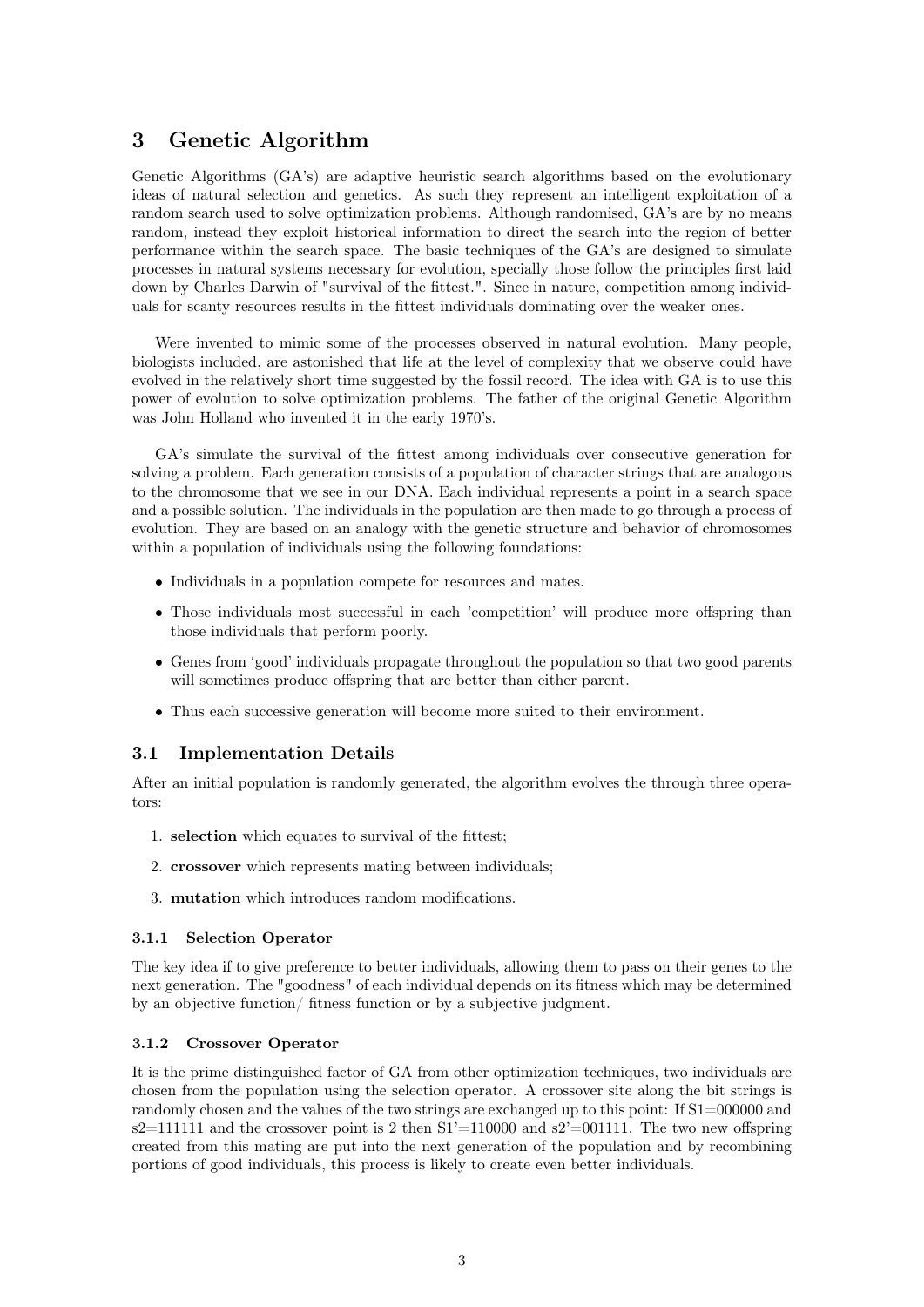### 3.1.3 Mutation Operator

With some low probability, a portion of the new individuals will have some of their bits flipped. Its purpose is to maintain diversity within the population and inhibit premature convergence. The mutation alone induces a random walk through the search space. Mutation and selection (without crossover) create a parallel, noise-tolerant, hill-climbing algorithms.

### 3.1.4 Effects of Genetic Operators

- Using selection alone will tend to fill the population with copies of the best individual from the population.
- Using selection and crossover operators will tend to cause the algorithms to converge on a good but sub-optimal solution
- Using mutation alone induces a random walk through the search space. Using selection and mutation creates a parallel, noise-tolerant, hill climbing algorithm

### The Algorithm

- 1. Randomly initialize population(t)
- 2. Determine fitness of population(t)
- 3. Repeat
	- (a) Select parents from population(t)
	- (b) Perform crossover on parents creating population $(t+1)$
	- (c) Perform mutation of population $(t+1)$
	- (d) Determine fitness of population $(t+1)$
- 4. Until best individual is good enough

## 4 Objetives

• Learn about Linux kernel scheduling and ways to optimize it for performance according to changes performed in kernel values.

## 5 Justification

Out of the box, operating systems are optimized for the average consumer. Taking this into consideration, we can say the the Linux kernel scheduler is optimized for best general performance. Nevertheless, for some users there may be circumstances at which a better performance for an specific task may be wanted at the price of reducing performance of not related tasks.

One way to optimize performance for an specific set of tasks, is changing the way the Linux kernel scheduler works, to assure that the tasks we want to perform will be carried out in an optimal way.

We want to make an analysis of the changes in the Linux kernel scheduler that could be carried out to optimize the pi calculation. Through this, we also expect to understand more the way schedulers work and the impact of changing kernel values in performance.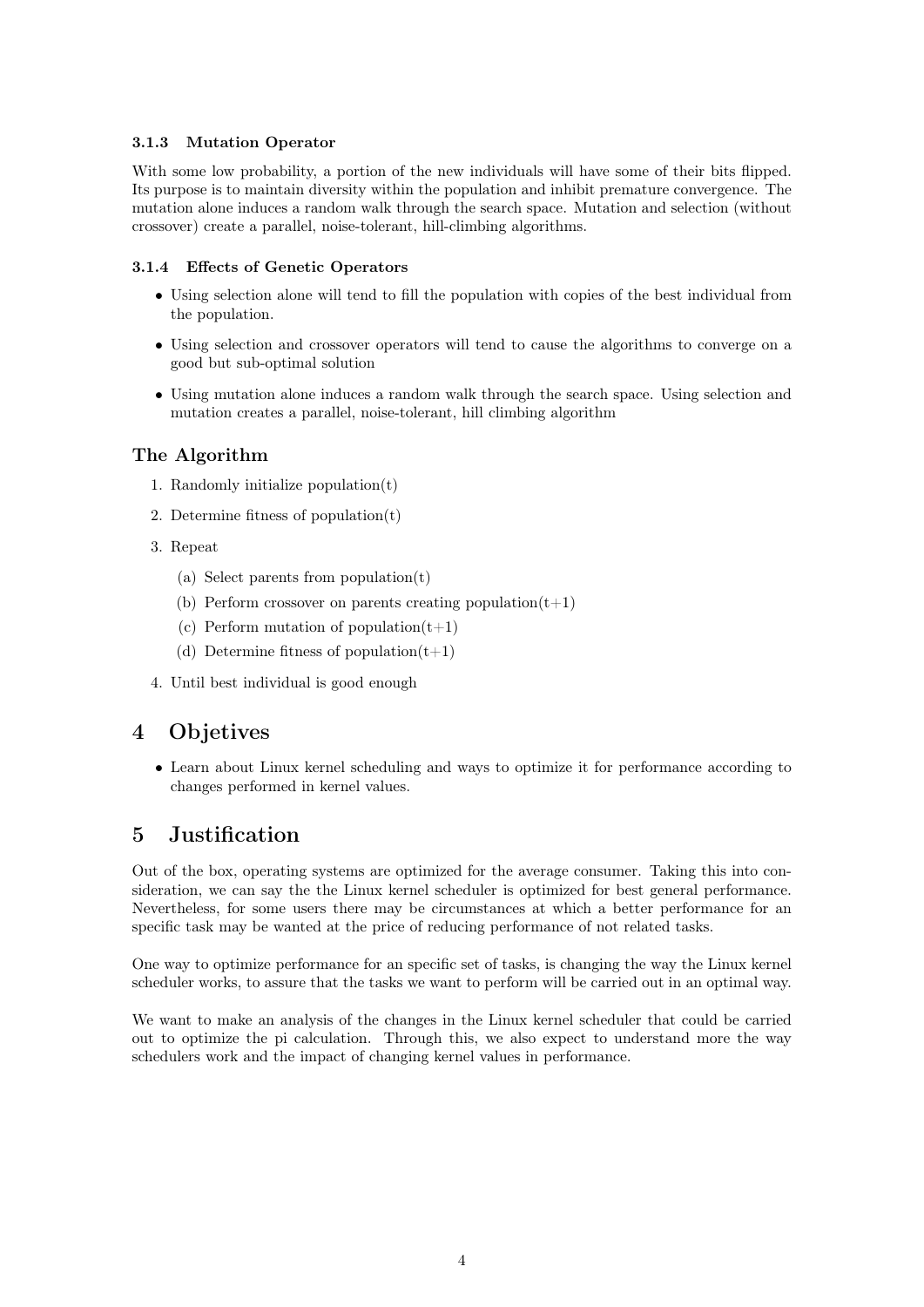## 6 Development

At first, we to run our tests we decided that the kernel values that we were going to change were the ones related to latency, granularity, timeslice and memory swapping. After validating initial values and the range of each value, we assigned a different set of values to each test.

To run different tests, we created a bash script that receives the kernel values as parameters, changes the kernel values and runs the Sample Pi Program Benchmark on Phoronix. Everytime we ran a test, the result Phoronix runs the sample pi program at least three times and it provides us with the time in seconds that takes to perform the calculation. This test is ran at least three times and the result it show us is the average value of those three tests, if the performance of the tests has a standard deviation bigger than 5% it runs another tests until it gets a value more closer to the one on the other tests.

After running an initial set of tests, we noticed that there was a change in performance between the different tests, the difference between each of them was in the tenths of second. We think at first that the improvement was insignificant but for servers or computers that are meant to perform a lot of operations through days, this modifications could mean difference of hours of processing and this difference of hours could have a big impact on cost for corporations.

## 6.1 Genetic Algorithm Implementation

To initialize the optimization of the problem through a genetic algorithm we start by creating a population of size N, each with randomly generate phenotype. Since there is a range of values appropriated for the kernel variables we were changing, in the code each variable is randomly initialized with a random integer generated between its respective accurate ranger.

Then for the selection operation, we need to evaluate the fitness of each element of the population. In this case, the fitness function will be the result of the benchmark obtained with the Phoronix Test.

Follows the reproduction. Here we pick two parents with probability according to relative fitness using a type of Monte Carlo method, the rejection sampling. Then we do a crossover, creating a child by combining the genotype of these two parents and we add him to a new population that will replace the old generation once is full.

This process is continuously repeated until the target result is reached. Also if we do not have an specific target we could just specify a number or generation. According to what you need you may change your stop criteria and the way is calculated.

#### Source code

```
1 import java . io . BufferedWriter ;
2 import java . io . File ;
3 import java . io . FileWriter ;
4 import java . io . IOException ;
5 import java . util . concurrent . ThreadLocalRandom ;
6
7
8 public class Population {
9 private DNA population [];
10 private int generation ;
11 private double target;
12 private DNA maxFitness ;
13 private double defaultFitnessValue ;
14
15 public Population (double target, double defaultFitnessValue, int size) {
16 this . generation=1;
17 this . maxFitness=null;
```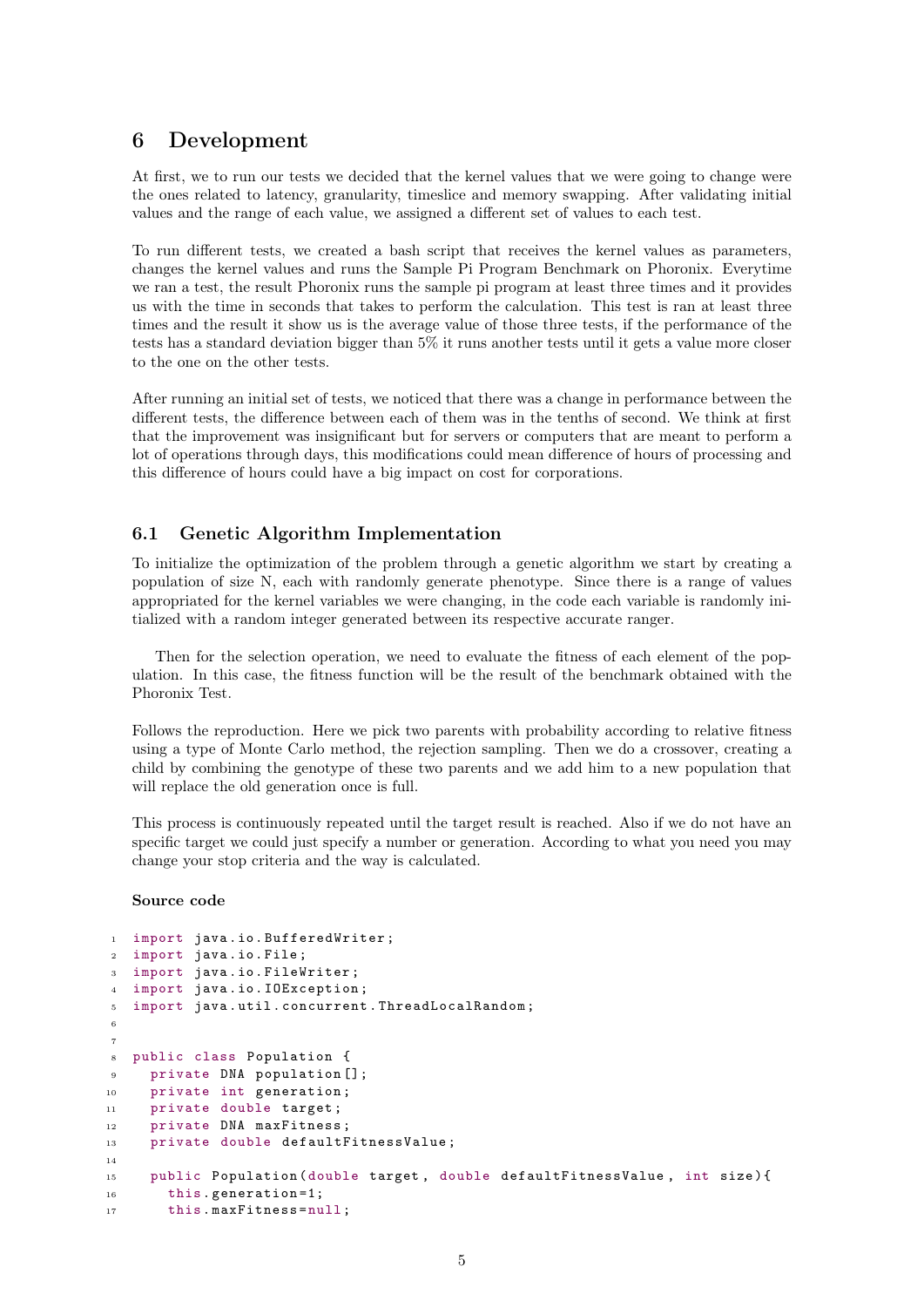```
18 this . target = target;
19 this . defaultFitnessValue = defaultFitnessValue ;
20 this . population = new DNA [ size ];
_{21} for (int i = 0; i < size; i++) {
22 this population [i] = new DNA ((i+1)+(this . generation * size));
23 }
24 this . calculateFitness () ;
25 }
26
27 public int getGeneration () {
28 return this . generation ;
29 }
30
31 public DNA getMaxFitness () {
32 return this . maxFitness ;
33 }
34
35 public void calculateFitness () {
36 BufferedWriter bw = null ;
37 FileWriter fw = null ;
38 try {
39 File file = new File (" results .txt ") ;
40 if (! file . exists () ) {
41 file . createNewFile () ;
42 }
43 fw = new FileWriter ( file . getAbsoluteFile () , true ) ;
44 bw = new BufferedWriter (fw);
45 bw . write (" Generation : "+ this . generation ) ;
46 bw . newLine () ;
47 for (int i=0; i < this . population . length; i + + ) {
48 System . out . println (" Generation : "+ this . generation +" DNA number : "+( i
            +1) ) :
49 this . population [i]. calculateFitness();
50 bw. write (this. population [i]. toString ());
51 bw . newLine () ;
52 if( this . maxFitness != null ) {
53 if (this . population [i]. getFitness () <this . maxFitness . getFitness ()) {
54 this.maxFitness=this.population [i];
55 }
56 }
57 else {
58 this.maxFitness=this.population [i];
59 }
60 }
61 bw . write ("At generation "+ this . getGeneration () +"the best is "+ this .
          getMaxFitness () +"") ;
62 bw . newLine () ;
63 System . out . println ("\nAt generation "+ this . getGeneration () +" the best is
           "+this.getMaxFitness()+"\n");
64 } catch (IOException e) {
65 e . printStackTrace () ;
66 } finally {
67 try {
68 if ( bw != null )
69 bw.close();
70 if ( fw != null )
71 fw.close();
72 } catch ( IOException ex ) {
73 ex . printStackTrace () ;
74
75 }
76
77 }
```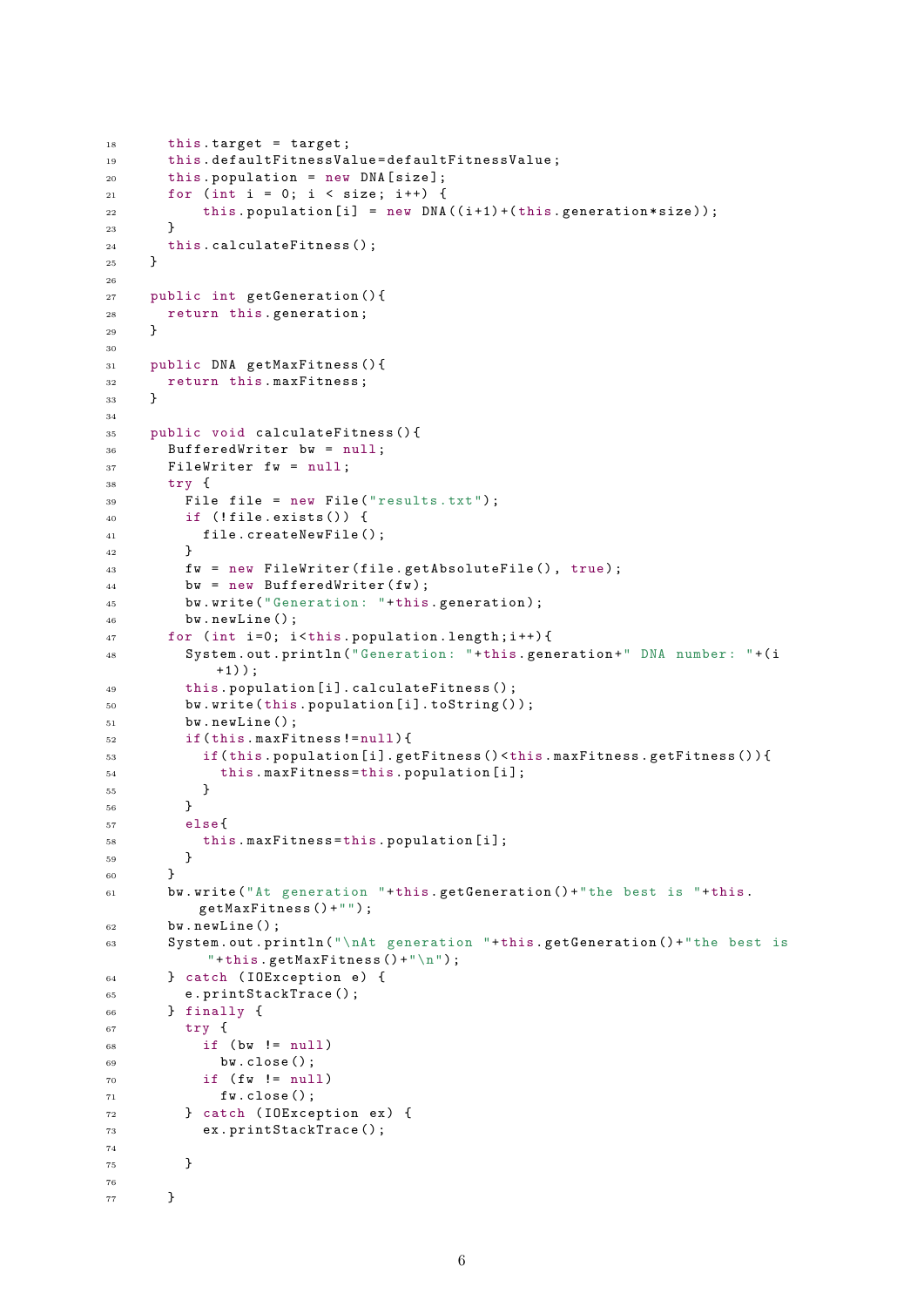```
79
80 public boolean finished () {
81 return this . maxFitness . getFitness () <= target;
82 \times 783
84 public int randInt (int min, int max) {
85 int randomNum = ThreadLocalRandom.current ().nextInt (min, max + 1);
86 return randomNum ;
87 }
88
89 public double relativeFitness ( double fitness ) {
90 return (( this . defaultFitnessValue - fitness ) / Math . abs ( this . target - this .
           defaultFitnessValue));
\overline{91} }
9293 public DNA acceptReject () {
94 int randomIndex = this.randInt (0, this.population.length-1);
95 double dnaFitness = this . relativeFitness ( this . population [ randomIndex ].
           getFitness () ) ;
96 if( randInt (0 , 10) < dnaFitness *10) {
97 return this . population [randomIndex];
98 }
99 else {
100 return this . acceptReject ();
101 }
102 }
103
104 public DNA getBestOfGeneration () {
105 return this . maxFitness;
106 }
107
108 public void newGeneration () {
109 DNA newPopulation [] = new DNA [ this . population . length ];
110 this .generation ++;
111 for (int i=0; i < this . population . length; i + +) {
112 DNA parent1 = this . acceptReject ();
113 DNA parent2 = this . acceptReject ();
114 DNA child = parent1.crossover (parent2);
115 child . setTestName ((i+1)+(this) . generation * this . population . length) );
116 newPopulation [i] = child;
117 }
118 this . population = newPopulation;
119 this.calculateFitness();
120 }
121 }
122
123 import java . io . BufferedReader ;
124 import java . io . FileNotFoundException ;
125 import java . io . FileReader ;
126 import java . io . IOException ;
127 import java . util . Random ;
128
129 public class DNA {
130
131 private double fitness ;
132 private int genes [];
133 private String testName;
134 // granularity , latency , swapiness and timeslice
135
136 public DNA (int number) {
137 this . genes = new int [4];
138 this .genes [0] = this .randInt (200000, 10000000);
```
}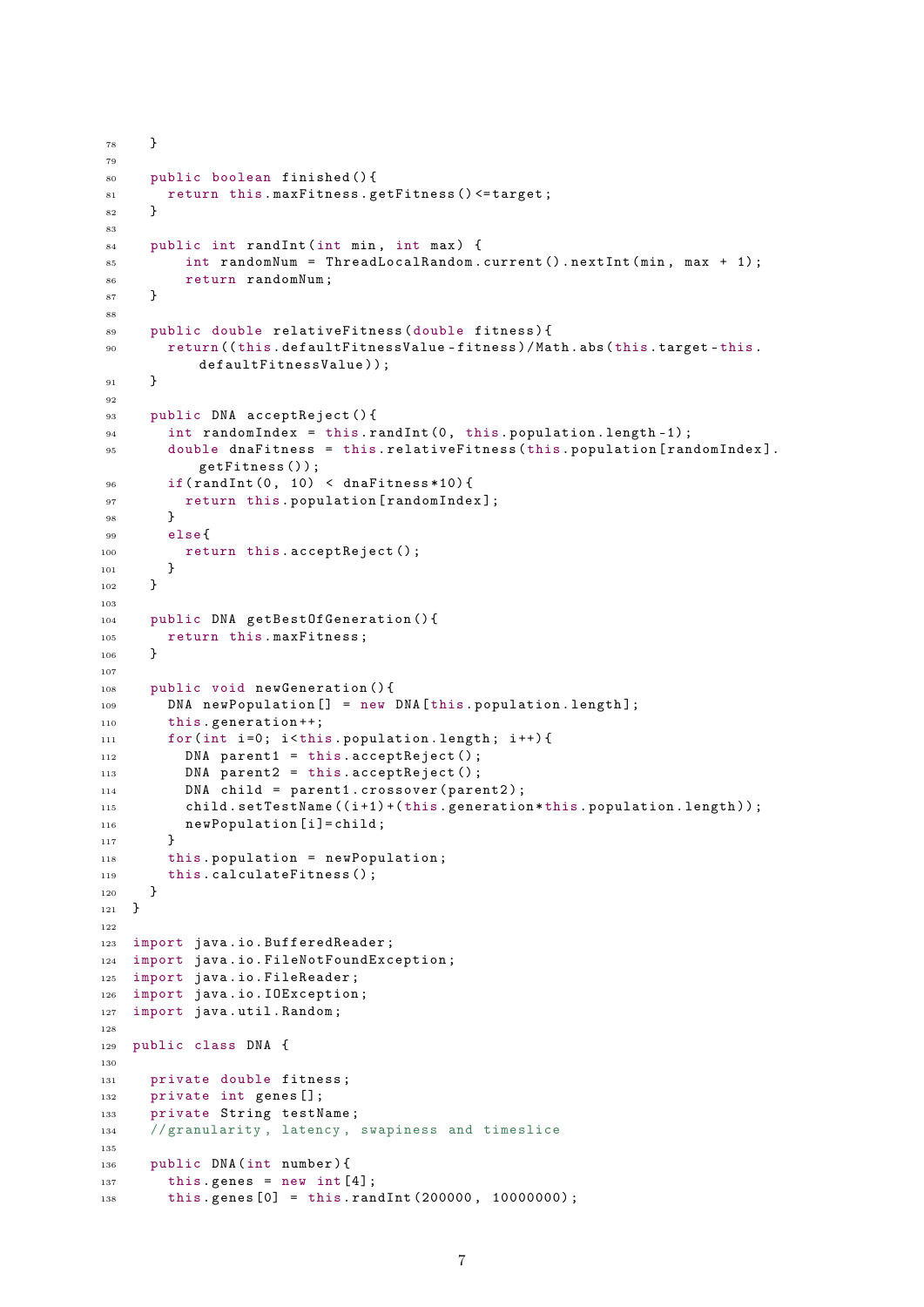```
_{139} this .genes [1] = this .randInt (100000, this .genes [0]/2);
140 this .genes [2] = this .randInt (0, 100000);
141 this . genes [3] = this . randInt (10, 60);
142 this.fitness = 0;
143 this . testName = "pts"+number;
144 }
145
146 public DNA (int [] dna ) {
147 this .genes = dna;
148 }
149
150 public void setTestName (int number) {
151 this . testName = "pts"+number;
152 }
153
154 public double getFitness () {
155 return this.fitness;
156 }
157
158 public void calculateFitness () {
159 double newFitness =0;
160 try {
161 this.executeScript ();
162 newFitness = Double.parseDouble(this.readFile("/home/conzmr/"+this.
            testName +".csv ") ) ;
163 } catch (Exception e) {
164 System . out . println (" Cannot run fitness function . ") ;
165 e.printStackTrace ();
166 }
167 this . fitness = newFitness;
168 System . out . println (" Result yay"+ newFitness ) ;
169 }
170
171 public int randInt (int min, int max) {
172 Random rand = new Random ();
173 int randomNum = rand.nextInt ((max - min) + 1) + min;
174 return randomNum;
175 }
176
177 public DNA crossover (DNA parent) {
178 DNA child;
179 int midpoint = randInt (0, 3);
180 if (midpoint ==0) {
181 child = this;
182 }
183 else if(midpoint == 3){
184 child = parent;<br>185185 }
186 else{
187 int newGenes [] = new int [4];
188 for (int i=0; i < midpoint; i ++) {
189 newGenes [i]=this . genes [i];
190 }
191 for (int i=midpoint; i<newGenes.length; i++){
192 newGenes [i] = parent . genes [i];
193 }
194 child = new DNA (newGenes);<br>
195 }
195 }
196 return child;
197 }
198
199 public String getGenesString () {
200 StringBuilder sb = new StringBuilder () ;
```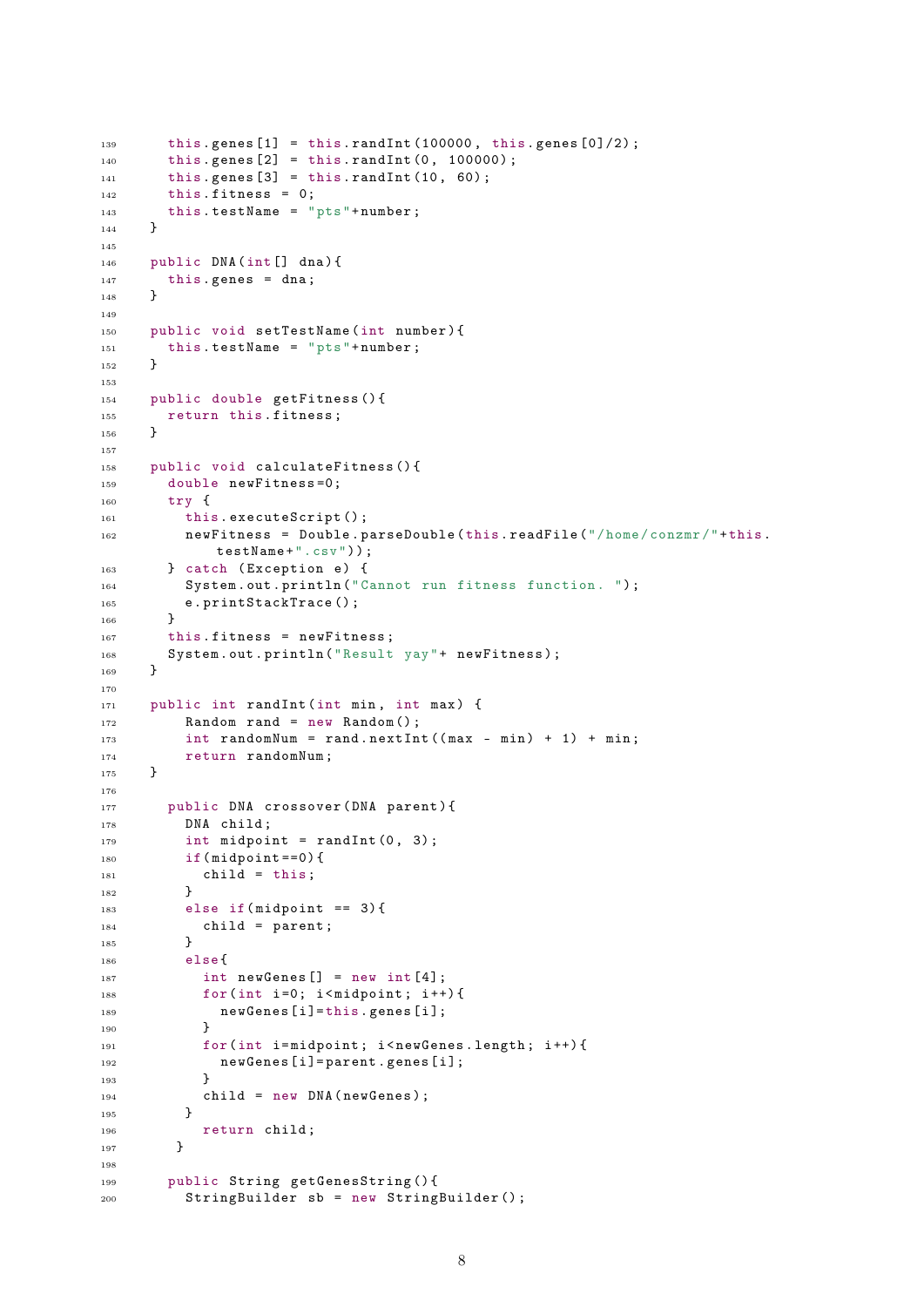```
_{201} for (int i=0; i<this.genes.length; i++){
202 sb. append (this. genes [i]+" ");
203 }
204 return sb . toString () ;
205 }
206207 public String [] getGenes () {
208 String [] genesArray = new String [ this . genes . length ];
209 for (int i=0; i<this.genes.length; i++){
210 genesArray [i]=String . valueOf (this . genes [i]);
211 }
212 return genesArray ;
213 }
214
215 public String toString () {
216 return "\nGenotype: "+this.getGenesString ()+ "\nPhenotype: "+this.
           fitness ;
217 }
218
219 public void executeScript () {
220 try f
221 ProcessBuilder pb = new ProcessBuilder ("/ home / conzmr / Documents /4 th
            Semester ISC/Operating Systems/KernelOptimization/src/
            expect_script .sh",
222 this . testName, this . getGenes () . toString ());
223 pb . inheritIO () ;
224 Process p = pb.start();
225 int errCode = p.waitFor();
226 System . out . println (" Command executed with " + ( errCode == 0 ? "no
            errors." : "errors."));
227 System . out . println (" Script executed successfully ") ;
228 } catch (Exception e) {
229 e . printStackTrace () ;
230 }
231 }
222233 public String readFile (String fileRoute) {
234 String csvFile = fileRoute ;
235 BufferedReader br = null ;
236 String line = ";
237 try {
238
239 br = new BufferedReader (new FileReader ( csvFile ) ;
240 while ((line = br.readLine()) != null) {
241 if ( line . startsWith ("\" Sample Pi Program - Phoronix Test
                     Suite v5.2.1")) {
242 System.out.println(line);
243 return line.substring (line.length () -4);<br>
\}<sup>244</sup> }
245 }
246 } catch (FileNotFoundException e) {
247 e . printStackTrace () ;
248 } catch (IOException e) {
249 e . printStackTrace () ;
250 } finally {
251 if ( br != null ) {
252 try {
253 br . close () ;
254 } catch (IOException e) {
255 e . printStackTrace () ;
256 }
257 }
258 }
```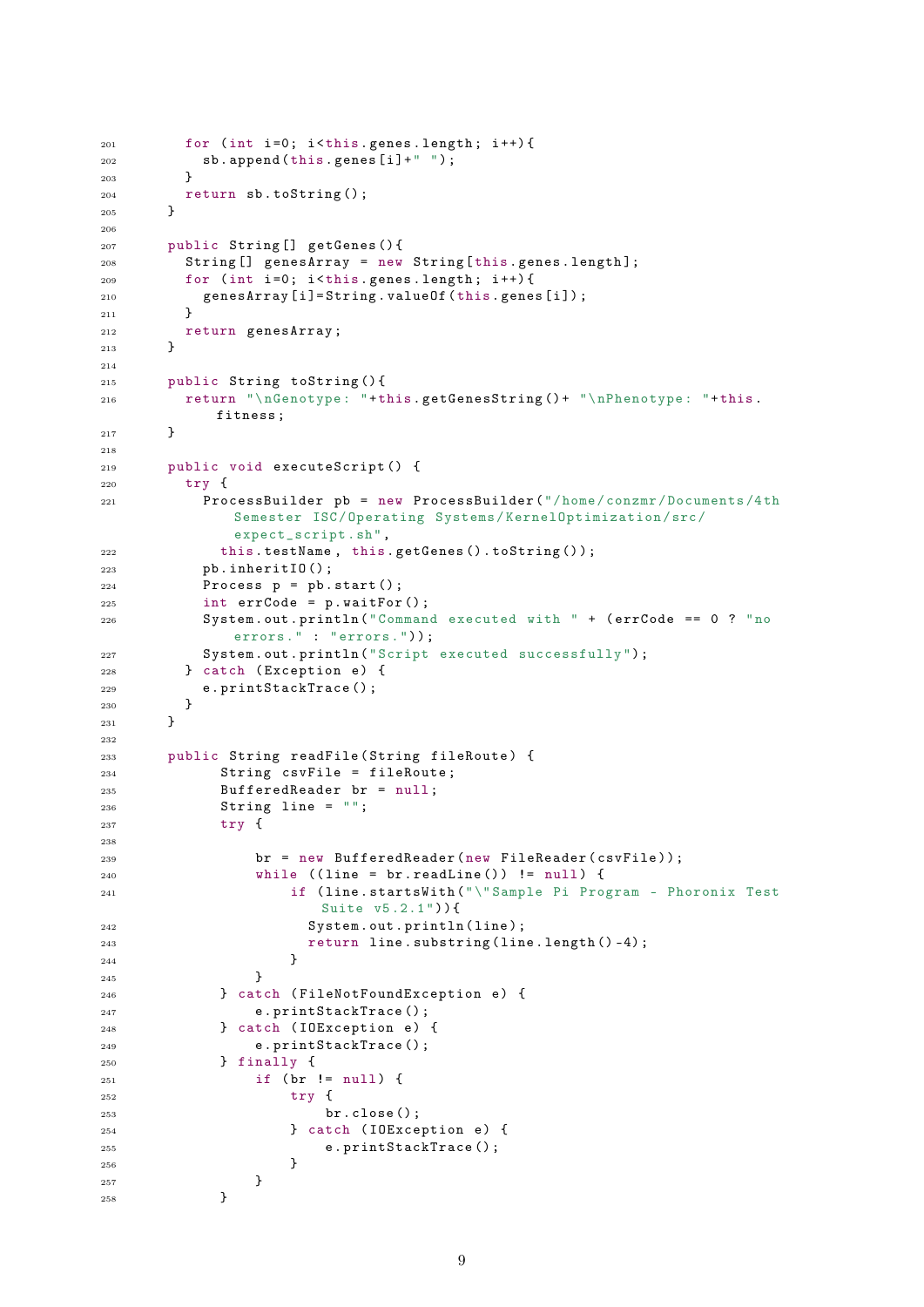```
259 return "0.0";
\left. \begin{array}{c} 260 \\ 261 \end{array} \right.261 }
262
263
264 import java . io . IOException ;
265
266 public class MainClass {
267
268 public static void main ( String [] args ) throws InterruptedException ,
            IOException {
269 Population population = new Population (4.5, 5, 10);
270 while (! population . finished () ) {
271 population . new Generation ();<br>272 }
\begin{matrix} 272\\ 273 \end{matrix} \qquad \qquad \Big\}273 }
274 }
```
Listing 1: Código fonte em Java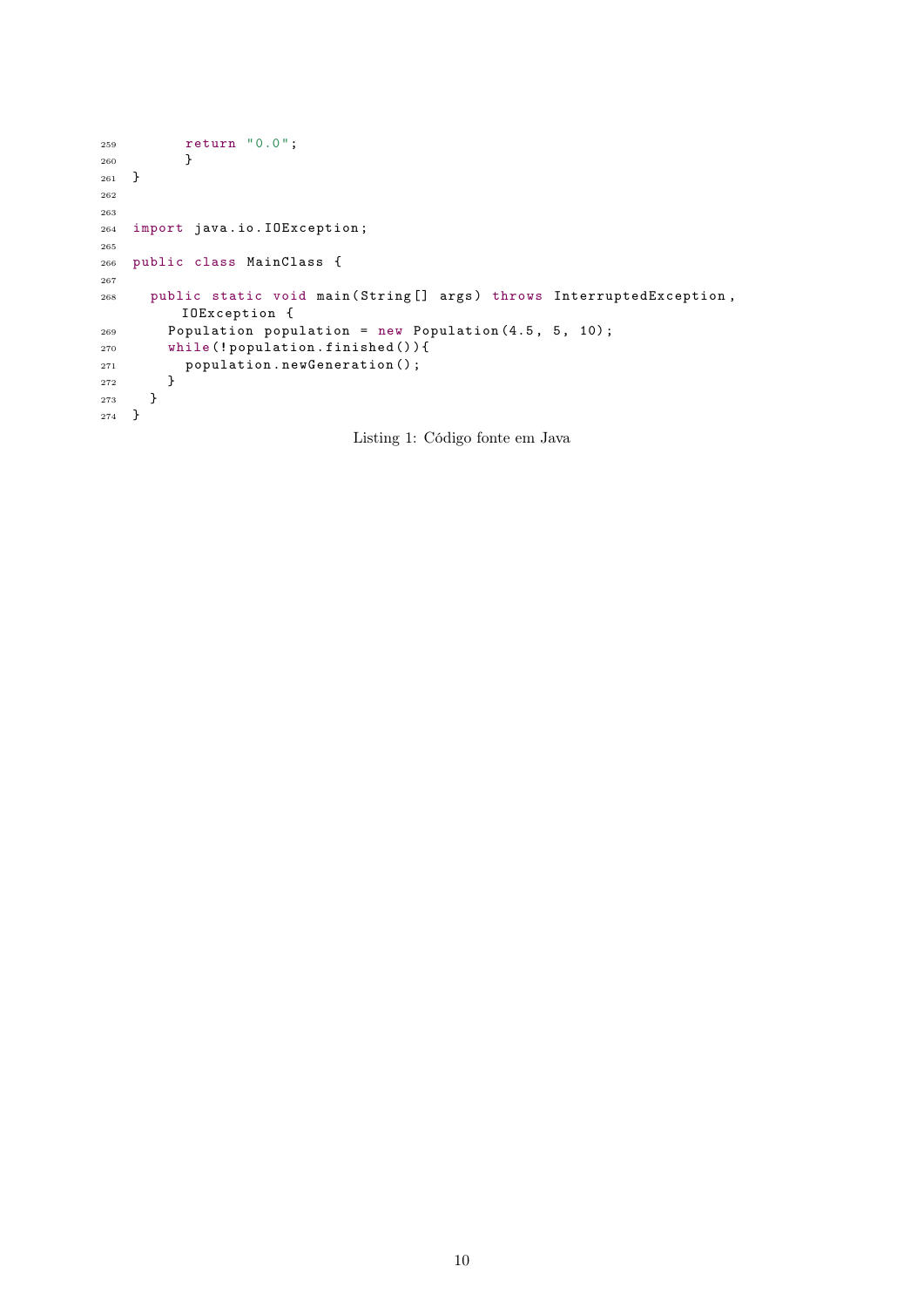## 7 Results

In this section we show and discuss the results that we obtained during our set of tests. Here is a table showing the values for the kernel parameters that we decided to modify and the results we obtained from them. We ran eleven tests.

| Test            | sched latency ns | sched min granularity ms | sched rr timeslice ms | vm.swappiness   | Result (s)  |
|-----------------|------------------|--------------------------|-----------------------|-----------------|-------------|
|                 | 9000000          | 4000000                  |                       | 90              | 4.76        |
|                 | 9000000          | 4000000                  | 250                   | 10 <sup>1</sup> | 4.63        |
|                 | 7000000          | 2800000                  | 50                    | 40              | 4.75        |
|                 | 6000000          | 25000000                 | 25                    | 60              | 4.72        |
|                 | 6000000          | 25000000                 | 25                    | 10 <sub>1</sub> | 4.51        |
|                 | 6000000          | 25000000                 | 50                    | 10              | 4.98        |
|                 | 6000000          | 25000000                 | 13                    | 10              | 4.81        |
| 8               | 8000000          | 35000000                 | 25                    | 10              | 4.66        |
|                 | 12000000         | 55000000                 | 25                    | 10              | 4.93        |
| 10 <sup>1</sup> | 5000000          | 20000000                 | 50                    | 10 <sup>1</sup> | 4.71        |
| 11              | 7000000          | 3000000                  | 25                    | 10 <sup>1</sup> | 4.66        |
| <b>AVERAGE</b>  | 7363636.364      | 20345454.55              | 49.18181818           | 24.54545455     | 4.738181818 |



As we can observe the best results was obtained in test five with a result of 4.51 seconds spent performing the calculations of the benchmark. Also, we can observe that the worst performance was obtained with test six which has a result of 4.98 seconds. It is worth a mention that both test five and six have the same values except for the timeslice value. Then we can conclude that in this case a smaller value on the timeslice can have an impact on performance.

## 8 Conclusion

In cases like this, where we want to improve something that requires a wide range of tests is a more efficient option to achieve a good result. This project allow us to explore how to optimize the kernel for performance according to our needs and also to understand one of the applications of a genetic algorithm.

At first, we did not have an initial idea of how much impact the changes on kernel values would actually reflect on real time of execution. Our fluctuations are all around in decimals of a second and it might seem like it does not have a big impact on performance but when we thought of big calculations that should be running for days, we think that this modification take more sense, since